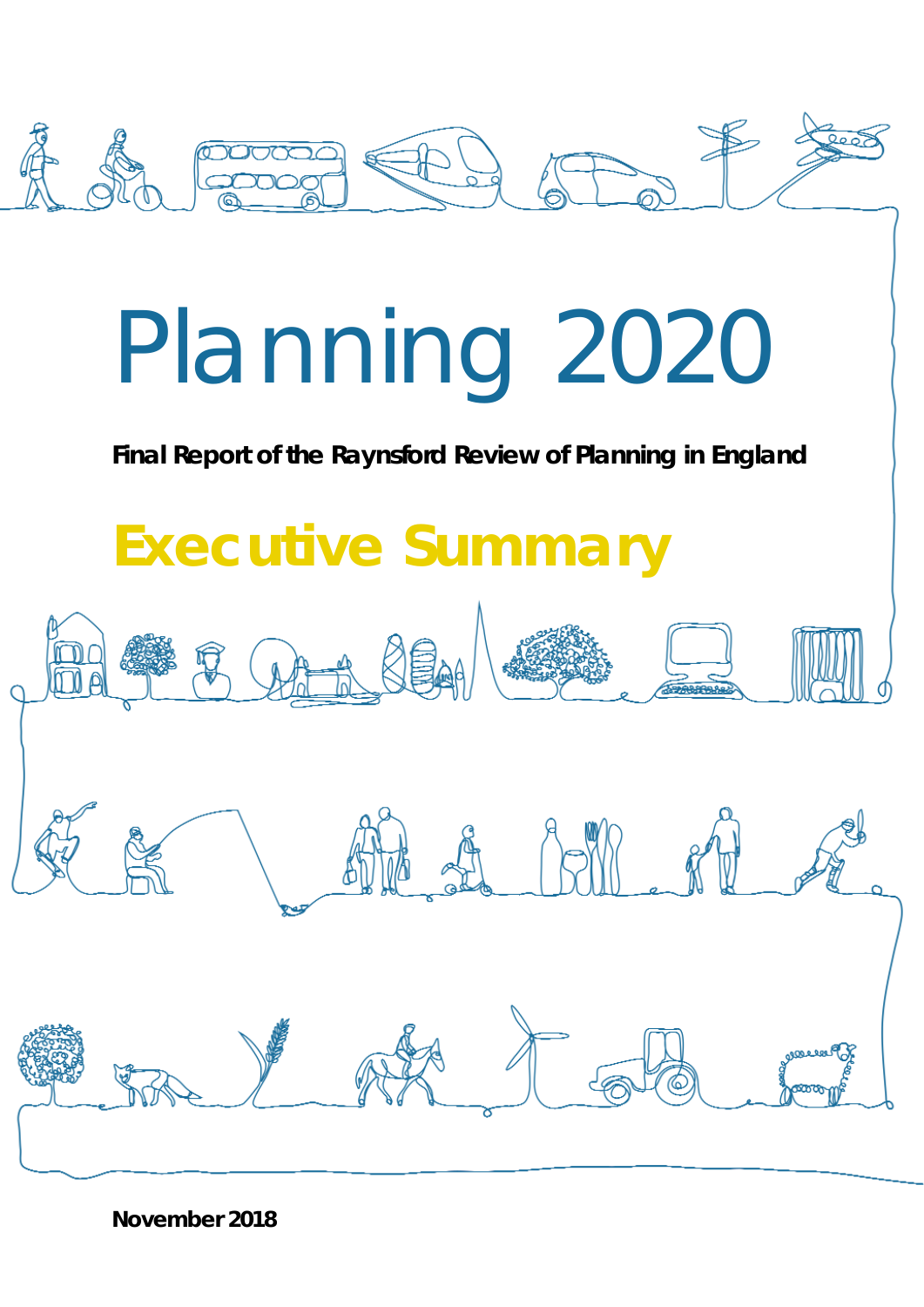



Good planning enables us to use resources efficiently, joining up infrastructure, homes, work and leisure opportunities with huge benefits to society, the environment and the economy. At its best, planning delivers transformational change, enhancing the quality of our lives and building our society's resilience to the challenges that lie

ahead. The problem is that far too often the planning system does not rise to these high aspirations. There is widespread dissatisfaction with the system as it currently operates.

Business and developers complain about slow and bureaucratic processes, an opaque system, and a consequent lack of certainty. Communities complain that their concerns are overlooked and their interests are subordinated to other priorities. Many councillors feel powerless to deliver what they believe their communities need. Many professional planners feel trapped in a processdriven treadmill, rather than being able to develop visionary solutions to their area's needs. Many individuals are confused or overwhelmed by the complexity of the processes involved.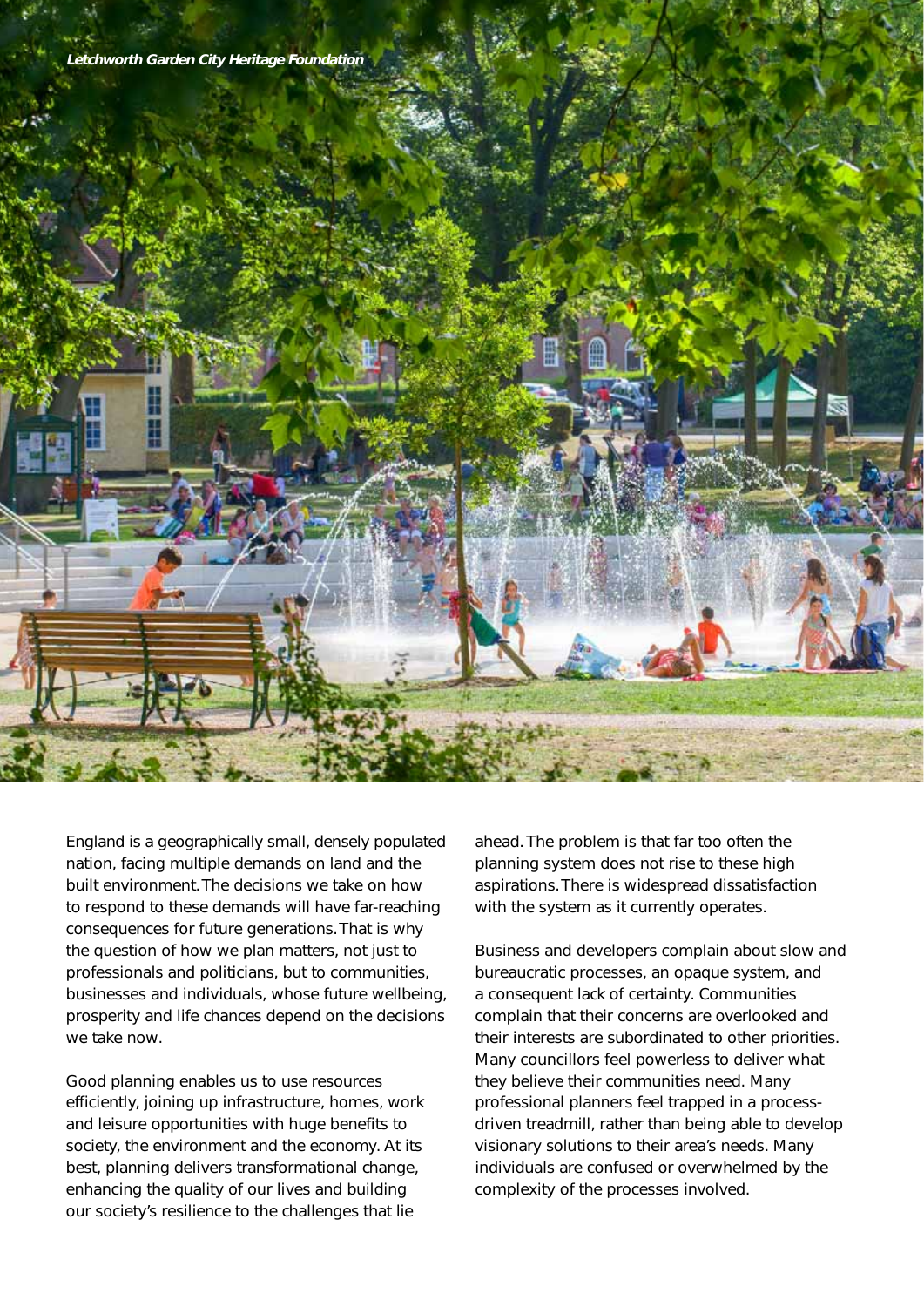

If the system is failing to secure the support of those it is designed to serve, it is also failing to meet the challenges that our country faces, including the need to address the inequalities between places and people, the serious consequences of climate change, and the need to accommodate significant population growth in good-quality healthy homes. This latter problem has prompted a seriously misconceived policy response in the form of the deregulated conversion of former industrial and commercial buildings to housing without having to meet the basic standards which would otherwise be required, creating the real and alarming prospect of a new generation of slums.

This is the background to the decision taken early in 2017 by the Town and Country Planning Association (TCPA) to commission an independent review of

planning in England. The Review, which has been chaired by former Housing and Planning Minister Nick Raynsford, was set an ambitious agenda of making a comprehensive assessment of the operation and effectiveness of current arrangements and coming forward with evidence-based proposals for reform.

The Review was launched in summer 2017 with a call for evidence, followed by an extensive programme of consultation covering all regions of the country and involving a substantial number of thematic seminars and roundtable discussions, and engaging a wide range of organisations and interest groups. This, in turn, led to the publication of an Interim Report in May 2018, setting out ten propositions which we believe can and should underpin a new. fairer and more effective planning system.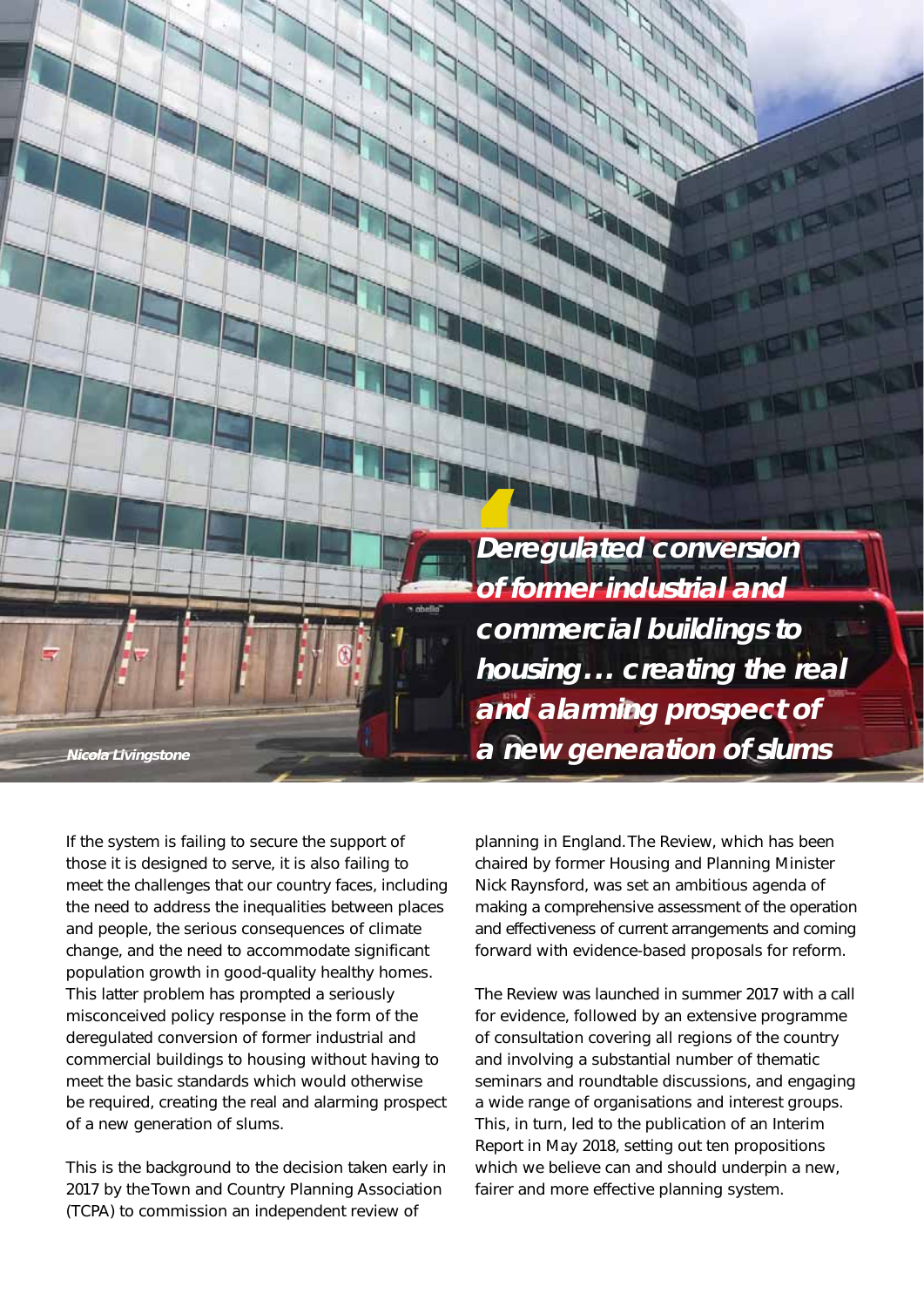Following a further round of meetings and consultation we are now publishing our Final Report, which contains 24 recommendations, giving detailed proposals, anchored in the Interim Report's ten propositions, for the reform of planning in England.

The objective is a simpler, fairer system which works for all sectors and in the public interest, with strong democratic accountability and in-built incentives to deliver greater certainty and consistency. The recommendations have also been designed to be interlocking and mutually reinforcing, so that the outcome is more than just the sum of the parts.

**Taken together, the recommendations would create a new planning system with the following distinctive characteristics.The system would:**

**Th**<br>sin **The objective is a simpler, fairer system which works for all sectors and in the public interest**

Have a clear purpose, prioritising the safety and wellbeing of people within a framework of long-term sustainable development, so as to create places of beauty, safety and resilience. **framework of long-term sustainable development, so as to create places of beauty, safety and resilience.**

2 **Offer greater certainty and predictability to all parties, enabling investors, developers and communities to feel more confident in a genuinely plan-led system.**

3 **Provide a clearer definition of the rights and responsibilities of citizens in relation to planning, and a more logical framework for decision-making at the most appropriate level.**

4 **Achieve a better alignment between the various government departments and their agencies, as well as local government, in planning for the needs of the whole nation.**

5 **Secure a fairer balance between the interests of landowners and the public in terms of sharing the uplift in land value derived from development.**

Attract sufficient people with energy, talent and commitment into both the public and private sectors to ensure an adequate supply of imaginative, skilled and committed planners who can help deliver inspirational place-mak **public and private sectors to ensure an adequate supply of imaginative,**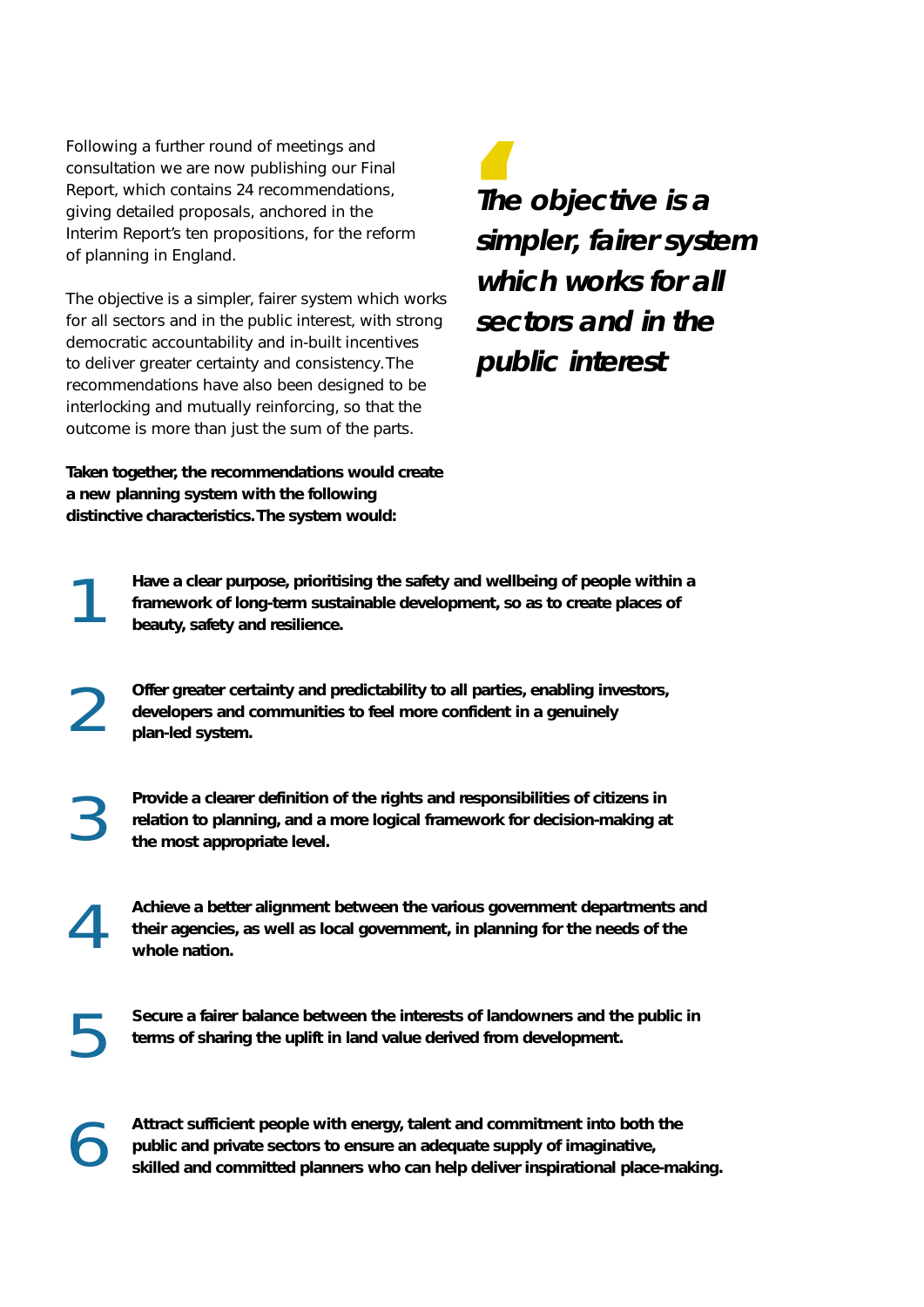Given the deeply divided opinions about planning that have characterised debates on the subject over recent years, we do not expect everyone to feel comfortable about every one of our recommendations. No fundamental reform of such a complex system can expect to secure wholehearted endorsement from what is a very wide range of interested parties. But we hope that the logic which underpins the recommendations set out in our Final Report provides the basis for transforming a troubled system into one capable of delivering the outcomes our nation deserves. We desperately need to build a consensus in favour of a better, fairer and more transparent planning system, focused on delivering the highquality and sustainable places in which we all aspire to live and work.

As for all root and branch reforms, long-term commitment is needed to deliver the changes we think are vital. But action is also needed now to address some of the most damaging outcomes of the current system, which is why we have also set out proposals for what could be changed now

without major legislative requirements. We believe this can help to demonstrate the improvements that can be achieved and so build confidence in the longer-term reform agenda.

In the end, the task of bringing logical structures and principles to a chaotic planning system is not going to be politically compelling unless there is a clear demonstration of the benefits that would be brought to the lives of the diverse communities of England as a result.

The defining challenge for the future of planning is not to be found in any technical fix, but in the degree to which there is consensus in favour of an effective and democratic system to manage the future development of our communities and our nation. The institutional and technical changes are possible and achievable.

**The question is whether we have the will and foresight to secure the health and wellbeing of all our communities now and for the future.**